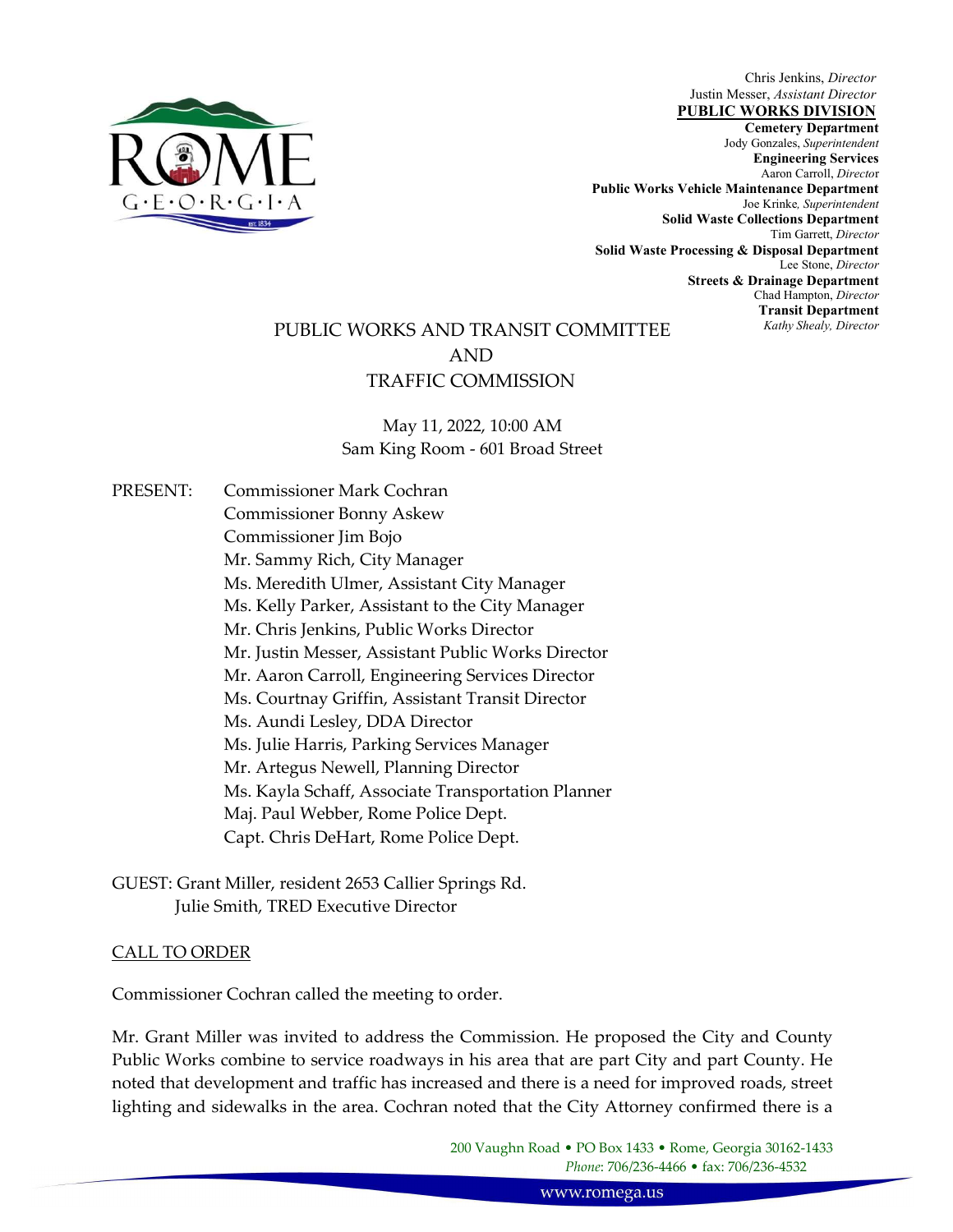provision in our charter that allows us to go up to two miles out of the City limits, but the City only has jurisdiction over roadways that are within the City limits.

# REVIEW AND APPROVAL OF MINUTES

The minutes of the previous meeting were approved by common consent.

# POLICE REPORTS

Captain Dehart presented the April traffic accident report. He noted that total accidents were at 188 total for the month up from 186 at this time last year. Injuries were from 59 last year to 65. DUI related traffic accidents were up from 4 last year to 6. Total traffic cases were up from 703 to 744. High traffic times continue to be early morning, lunch, and early evening. The highest accident intersection was North 2nd Avenue/Martha Berry Blvd. was the highest accident intersection for the month with 7 accidents. Five of them were cited for following too close. All were coming off North 2nd Avenue near the hospital. The intersections of E 2nd Ave/Broad St and Turner McCall Blvd/Hicks had six accidents each.

# TRANSIT OPERATIONS

# Update on Main Line Bus Purchases

Ms. Shealy reported that three Gillibus' were ordered that should arrive by late October or early November. GDOT has allowed us to order two additional buses so we will have a total of five. Ms. Griffin added this will give us almost a complete Main Line fleet of low floor buses which are favored by riders. She noted \$500,000 was already allocated for a 30 ft. bus under an 80/10/10 grant, and we wanted to use our 100% funding first. She explained that GDOT had some additional funding left in the 100% COVID funding that we could use to purchase one bus and another out of the 80/10/10 funding. A quick decision had to be made to get this purchase added to the previous order that had a locked-in price, which saved us a 12 to 16% price increase on the \$500,000 we would have otherwise had incurred. GDOT agreed to extend that contract enabling us to take advantage of this savings.

Ms. Griffin stated that we are expecting the four buses in mid-September and the fifth one may be added in right after those but expect it by the end of the year or at the least by the first quarter 2023. She noted we have received written permission from GDOT to proceed. She added we hope to have a larger roll out presence by the end of the year than we previously expected.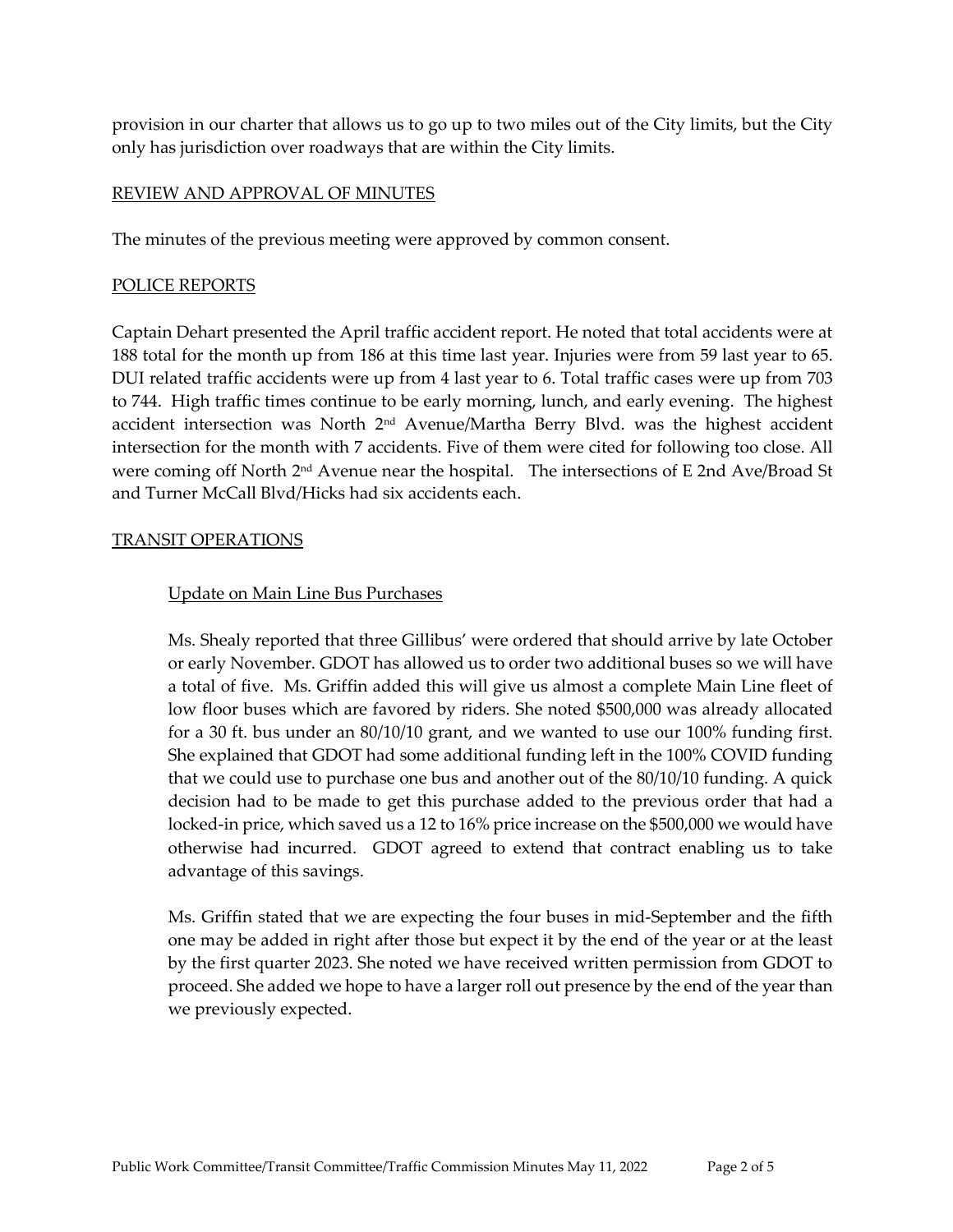# Financial report

Ms. Rhinehart noted that Main Line revenues will continue through the end of this year because of the free ridership. She noted we will not do the mid-year transfer from the general fund while we still have 100% funding. Under expenses, she noted that Main Line is in line with last year. *Personal Services* is up, and depreciation is down due to several buses being fully depreciated. Paratransit labor costs are up \$23,000 from last year, which is largely due to pay increases and training. Fuel cost will be a big increase for transit as well as city-wide.

Commissioner Cochran asked when the \$14.4 million will come in from Build Back Better. Ms. Rhinehart stated she has not heard anything on this yet but has requested the second round of ARPA funds and expects to hear from that any day now.

# OLD BUSINESS

# Update on Painting of Poles and Signs on Broad Street

Mr. Carroll reported the painting contractors, who came from Lawrenceville, GA have doesn't an excellent job. They are coming back this week to wrap up four more of the informational signs that were missed. He noted they will even do some on the County property and Ms. Leslie is working on getting some reimbursement on that. The overhead signage is in, but the brackets are not. The new red lights that will be up on the mast arm pole should all be in by August so the whole project should be complete by the end of August or early September. Bojo asked what kind of sensors will be on the lights. Mr. Carroll said the detection will stay as it is now, which is from loops on the sides of the road and a couple of cameras up and down Broad St.

#### Parks Hokes Park Project Update

Mr. Carroll updated the Committee on the Parks Hokes Park project. He reported the slab work will take place in June and the project is moving along.

#### Speed Table for 200/300 Block of Broad Street

Mr. Carroll reported he ordered the speed tables last week with projected delivery in 4 to 6 weeks. He will update the committee when he has more information. He added that he and Mr. Jenkins have discussed removing the paddle signs in the middle of the road where we have speed tables. They typically get hit and damaged where they are. Mr. Jenkins added they are not required by the MUTCD since we have enlarged the signage. The Committee agreed.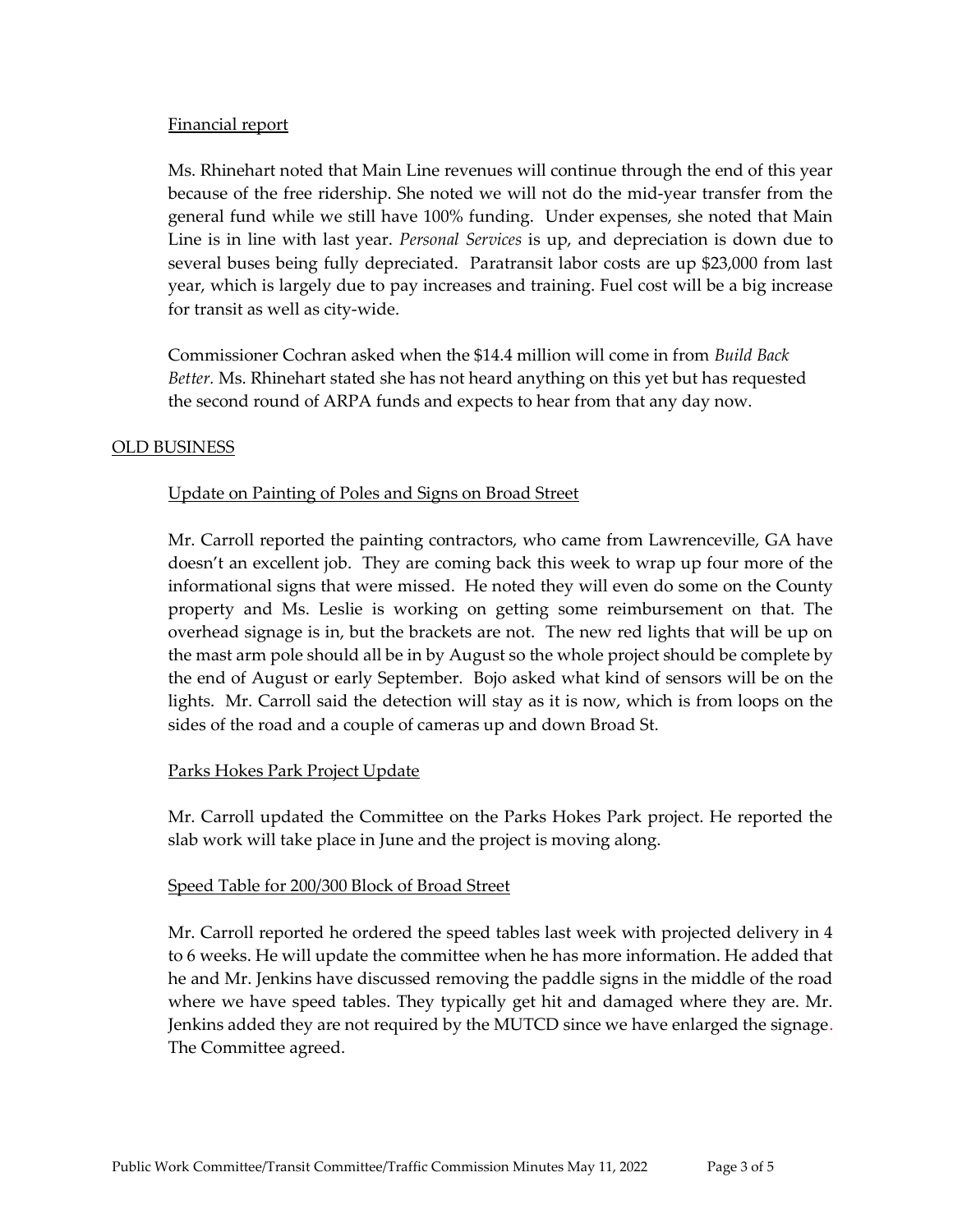# Request for Multi-Way Stops at Hampton Blvd/Chulio Rd.

Mr. Jenkins said he has been talking to Michael Skeen regarding placing a digital speed sign at Hampton Blvd and Chulio Rd. Mr. Skeen currently has eight that he will install around the county as part of the LMIG off system safety grant. Those eight are designated to specific areas in the grant but he will be looking into getting some more signs out of his capital grants for this area.

# Stop sign request at Charlton at Vineland

Mr. Carroll stated that from a traffic analysis standpoint as far as sight distance, this location does not warrant a stop sign. Commissioner Cochran stated that if they want a STOP sign, they should have one. Mr. Carroll suggested a pedestrian signal there once the trail ties in there. Commissioner Askew added we have also committed to No-Through Truck signs on either rend of Charlton.

Commissioner Bojo moved to approve the request for a Stop sign on Charlton St. at its western most intersection with Vineland Dr. Commissioner Askew seconded. The motion carried.

Mr. Carroll suggested that we should also temporarily place advance warning signs for the Stop sign.

# NEW BUSINESS

# Street Closure Request for Chambers Street 4 Kids Event June 18<sup>th</sup> from 4 PM until 9 PM

Mr. Jenkins reported he has received a request to close a portion of Chambers street for the Chambers Street 4 Kids event. He noted this event has taken place for several years, skipping the last two years because of COVID. It takes place on father's day weekend on June  $18<sup>th</sup>$  from 4 PM until 8 PM. There have never been any problems or issues associated with this event.

Commissioner Bojo moved to approve the request. Commissioner Askew seconded. The motion carried.

# Mt. Berry Trail Update

Mr. Carroll reported that the Mt. Berry trail spur is now connected via pavement to the Redmond trail. It looks very nice. Chad Hampton and his employees did a phenomenal job. Ms. Julie Smith added the overhead canopy and landscaping will be done in mid to late June. Mr. Carroll added the bridge for our crossing over big dry creek is under construction should be in by Mid-July.